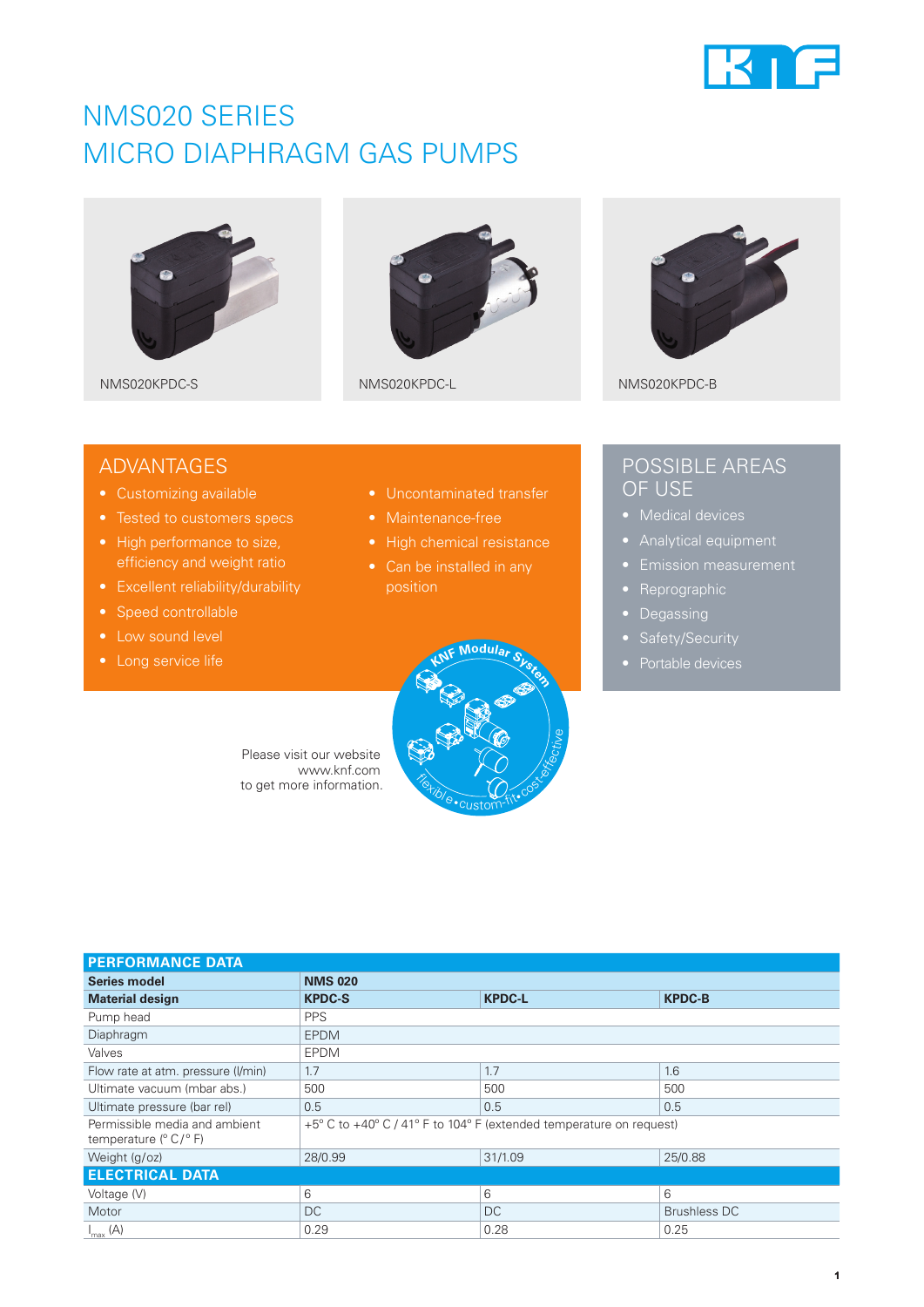# NMS020KPDC-S NMS020KPDC-L

| <b>PERFORMANCE DATA</b> |                                         |                               |                           |
|-------------------------|-----------------------------------------|-------------------------------|---------------------------|
| <b>Series model</b>     | <b>Flow rate</b><br>at atm.<br>pressure | Max.<br>operating<br>pressure | <b>Ultimate</b><br>vacuum |
|                         | (I/min)                                 | (bar rel)                     | (mbar abs.)               |
| NMS020KPDC-S6V          | 1.7                                     | 0.5                           | 500                       |

| <b>PERFORMANCE DATA</b> |                                                    |                                            |                                          |
|-------------------------|----------------------------------------------------|--------------------------------------------|------------------------------------------|
| <b>Series model</b>     | <b>Flow rate</b><br>at atm.<br>pressure<br>(1/min) | Max.<br>operating<br>pressure<br>(bar rel) | <b>Ultimate</b><br>vacuum<br>(mbar abs.) |
| NMS020KPDC-L 6V         | 1.7                                                | 0.5                                        | 500                                      |









#### **NMS020KPDC-L 6V FLOW CURVE**

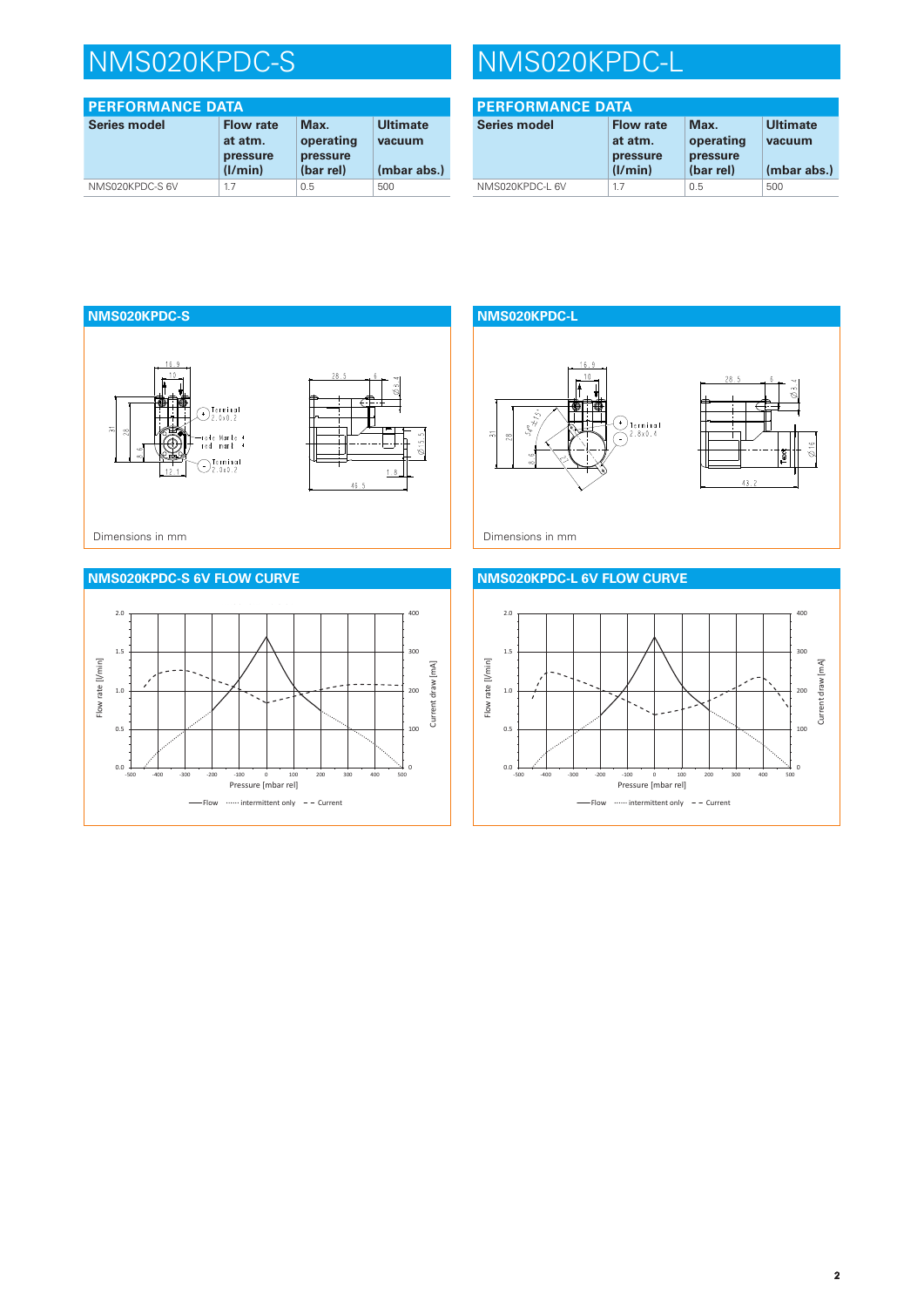## NMS020KPDC-B

| <b>PERFORMANCE DATA</b> |                                                    |                                            |                                          |  |
|-------------------------|----------------------------------------------------|--------------------------------------------|------------------------------------------|--|
| Series model            | <b>Flow rate</b><br>at atm.<br>pressure<br>(I/min) | Max.<br>operating<br>pressure<br>(bar rel) | <b>Ultimate</b><br>vacuum<br>(mbar abs.) |  |
| NMS020KPDC-B 6V         | 1.6                                                | 0.5                                        | 500                                      |  |
|                         |                                                    |                                            |                                          |  |